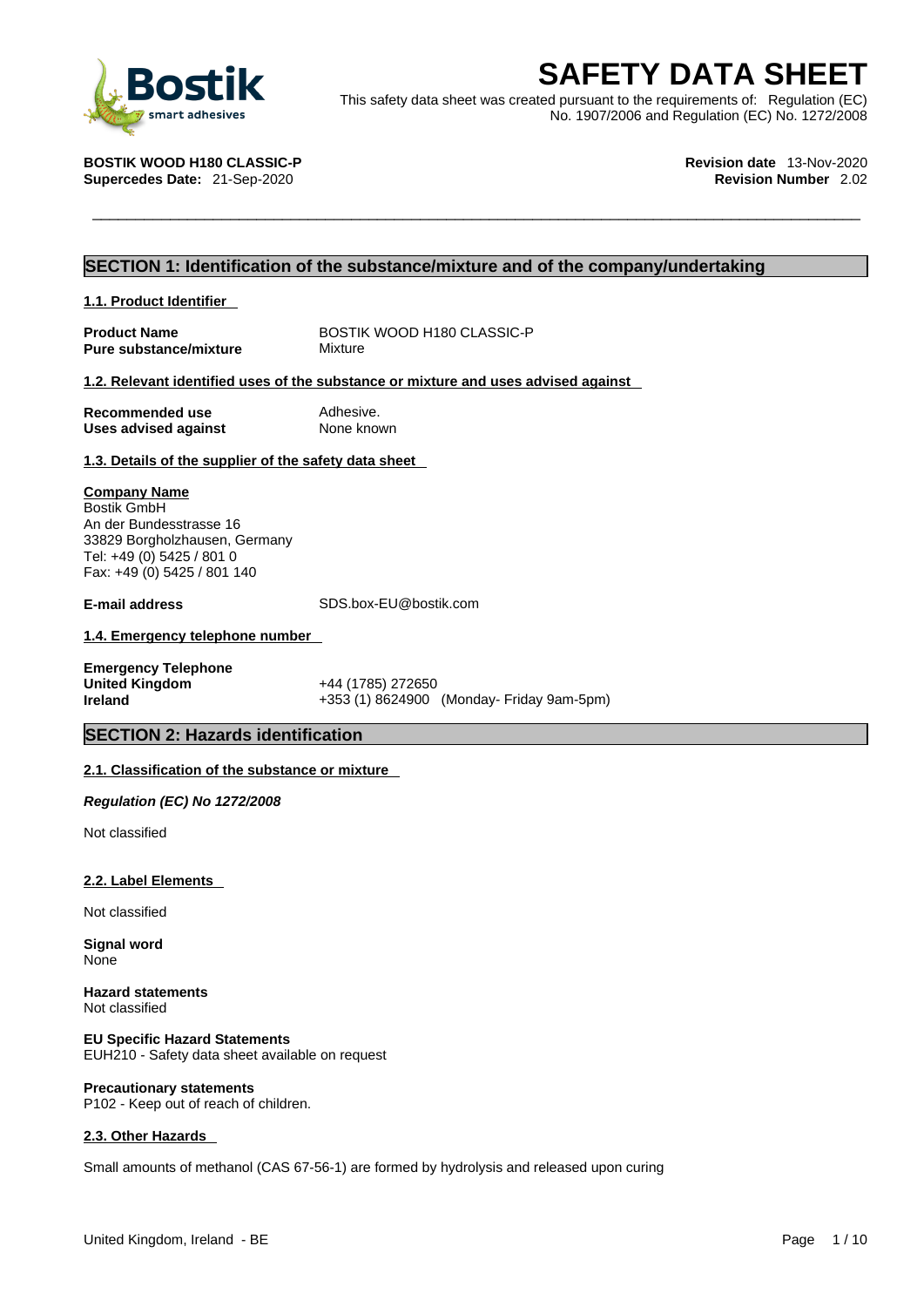### **PBT & vPvB**

This mixture contains no substance considered to be persistent, bioaccumulating or toxic (PBT). This mixture contains no substance considered to be very persistent nor very bioaccumulating (vPvB).

# **SECTION 3: Composition/information on ingredients**

## **3.1 Substances**

Not applicable

# **3.2 Mixtures**

| <b>Chemical name</b>                                                     | EC No.    | <b>CAS No</b> | Weight-%  | <b>Classification</b><br>according to<br><b>Regulation (EC)</b><br>No. 1272/2008<br>[CLP] | <b>Specific</b><br>concentration limit<br>(SCL) | <b>REACH</b><br><b>Registration</b><br><b>Number</b> |
|--------------------------------------------------------------------------|-----------|---------------|-----------|-------------------------------------------------------------------------------------------|-------------------------------------------------|------------------------------------------------------|
| $\left  Bis(2,2,6,6\text{-tetramethyl-4}\right $<br>-piperidyl) sebacate | 258-207-9 | 52829-07-9    | $0.1 - 1$ | Eye Dam. 1<br>(H318)<br>Aquatic Acute 1<br>(H400)<br>Aquatic Chronic  <br>2(H411)         |                                                 | 01-2119537297-<br>32-XXXX                            |

# **Full text of H- and EUH-phrases: see section 16**

This product does not contain candidate substances of very high concern at a concentration >=0.1% (Regulation (EC) No. 1907/2006 (REACH), Article 59)

# **SECTION 4: First aid measures**

# **4.1. Description of first aid measures**

| <b>General advice</b>                                                           | If medical advice is needed, have product container or label at hand.                                                                                                                          |  |  |  |
|---------------------------------------------------------------------------------|------------------------------------------------------------------------------------------------------------------------------------------------------------------------------------------------|--|--|--|
| <b>Inhalation</b>                                                               | Remove to fresh air. If symptoms persist, call a doctor.                                                                                                                                       |  |  |  |
| Eye contact                                                                     | Rinse immediately with plenty of water, also under the eyelids, for at least 15 minutes.<br>Remove contact lenses, if present and easy to do. Continue rinsing. Consult an<br>ophthalmologist. |  |  |  |
| <b>Skin contact</b>                                                             | Wash skin with soap and water. In the case of skin irritation or allergic reactions see a<br>doctor.                                                                                           |  |  |  |
| Ingestion                                                                       | Do NOT induce vomiting. If swallowed, rinse mouth with water (only if the person is<br>conscious). Call a doctor immediately. Small amounts of toxic methanol are released by<br>hydrolysis.   |  |  |  |
| 4.2. Most important symptoms and effects, both acute and delayed                |                                                                                                                                                                                                |  |  |  |
| <b>Symptoms</b>                                                                 | None known.                                                                                                                                                                                    |  |  |  |
| 4.3. Indication of any immediate medical attention and special treatment needed |                                                                                                                                                                                                |  |  |  |
| Note to doctors                                                                 | Small amounts of methanol (CAS 67-56-1) are formed by hydrolysis and released upon<br>curing. Treat symptomatically.                                                                           |  |  |  |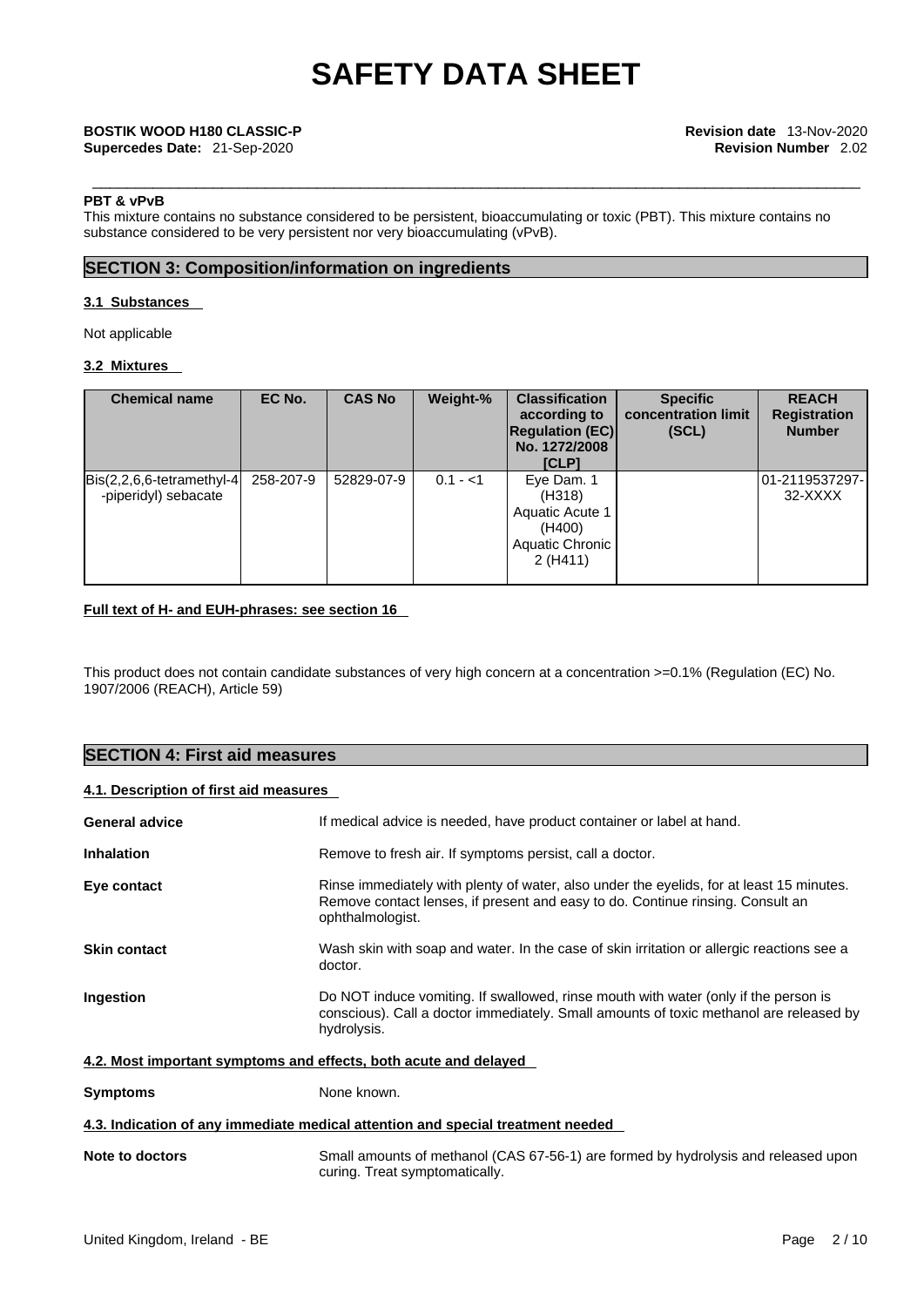# **SECTION 5: Firefighting measures**

**5.1. Extinguishing media** 

**Suitable extinguishing media** Water spray, carbon dioxide (CO2), dry chemical, alcohol-resistant foam.

**Unsuitable extinguishing media** Full water jet.

### **5.2. Special hazards arising from the substance or mixture**

**Specific hazards arising from the** Thermal decomposition can lead to release of irritating gases and vapours. **chemical**

**Hazardous combustion products** Carbon dioxide (CO2). Carbon monoxide.

### **5.3. Advice for firefighters**

**Special protective equipment for** Wear self contained breathing apparatus for fire fighting if necessary. **fire-fighters**

# **SECTION 6: Accidental release measures**

### **6.1. Personal precautions, protective equipment and emergency procedures**

| <b>Personal precautions</b>                               | Ensure adequate ventilation. Use personal protective equipment as required. Avoid<br>contact with skin, eyes or clothing.                                                                                                       |
|-----------------------------------------------------------|---------------------------------------------------------------------------------------------------------------------------------------------------------------------------------------------------------------------------------|
| <b>Other information</b>                                  | Ventilate the area. Prevent further leakage or spillage if safe to do so.                                                                                                                                                       |
| For emergency responders                                  | Use personal protection recommended in Section 8.                                                                                                                                                                               |
| 6.2. Environmental precautions                            |                                                                                                                                                                                                                                 |
| <b>Environmental precautions</b>                          | Prevent product from entering drains. Do not allow to enter into soil/subsoil. See Section<br>12 for additional Ecological Information.                                                                                         |
| 6.3. Methods and material for containment and cleaning up |                                                                                                                                                                                                                                 |
| <b>Methods for containment</b>                            | Contain and collect spillage with non-combustible absorbent material, (e.g. sand, earth,<br>diatomaceous earth, vermiculite) and place in container for disposal according to local /<br>national regulations (see Section 13). |
| Methods for cleaning up                                   | Take up mechanically, placing in appropriate containers for disposal.                                                                                                                                                           |
| 6.4. Reference to other sections                          |                                                                                                                                                                                                                                 |
| Reference to other sections                               | See section 8 for more information. See section 13 for more information.                                                                                                                                                        |

# **SECTION 7: Handling and storage**

| 7.1. Precautions for safe handling                                |                                                                                                                                                              |  |  |  |
|-------------------------------------------------------------------|--------------------------------------------------------------------------------------------------------------------------------------------------------------|--|--|--|
| Advice on safe handling                                           | Ensure adequate ventilation. Use personal protective equipment as required. Avoid<br>contact with skin, eyes or clothing.                                    |  |  |  |
| <b>General hygiene considerations</b>                             | Do not eat, drink or smoke when using this product. Wash hands before breaks and after<br>work. Take off all contaminated clothing and wash it before reuse. |  |  |  |
| 7.2. Conditions for safe storage, including any incompatibilities |                                                                                                                                                              |  |  |  |
| <b>Storage Conditions</b>                                         | Protect from moisture. Keep at temperatures between 5 and 35 °C. Keep away from<br>food, drink and animal feedingstuffs.                                     |  |  |  |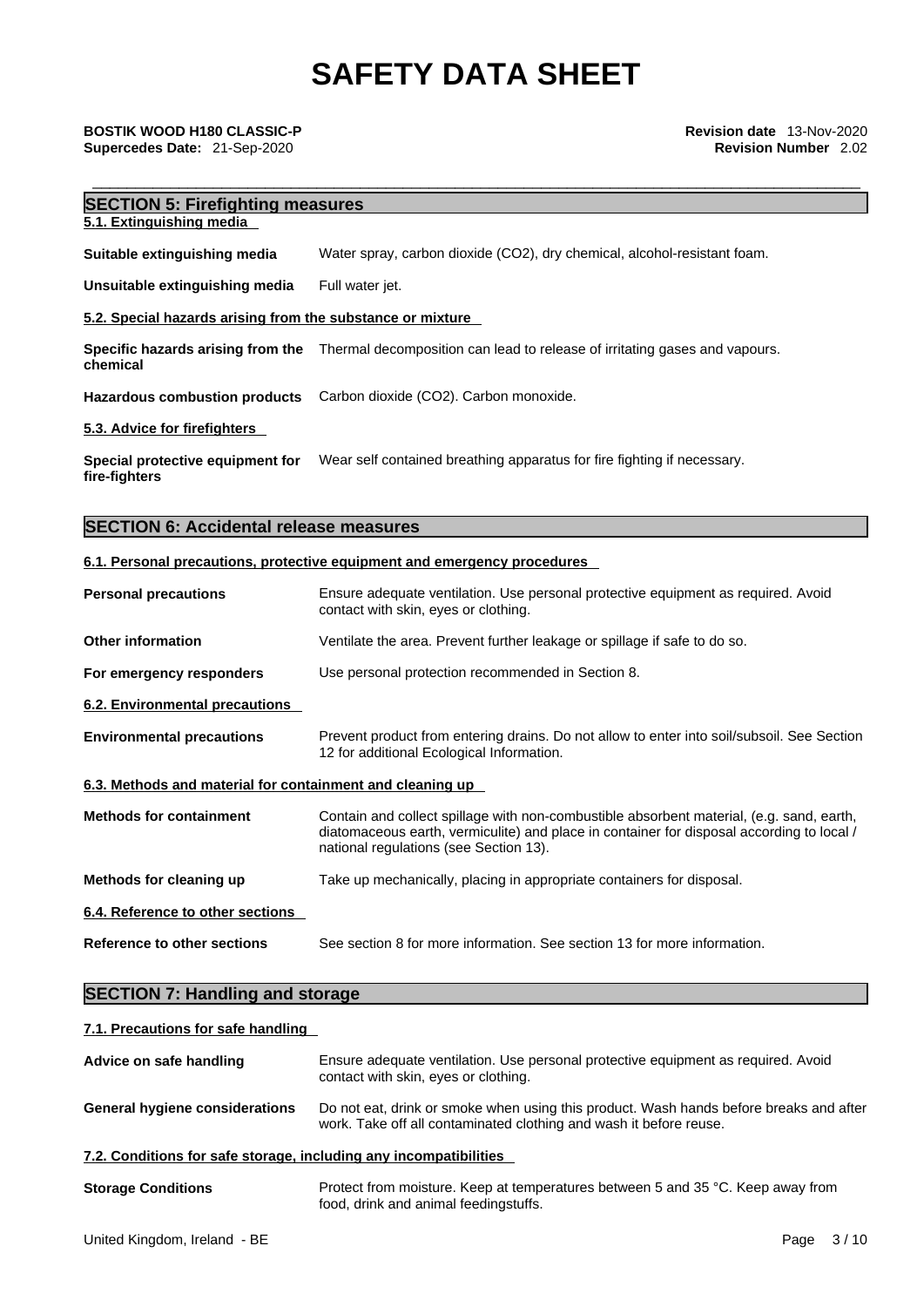\_\_\_\_\_\_\_\_\_\_\_\_\_\_\_\_\_\_\_\_\_\_\_\_\_\_\_\_\_\_\_\_\_\_\_\_\_\_\_\_\_\_\_\_\_\_\_\_\_\_\_\_\_\_\_\_\_\_\_\_\_\_\_\_\_\_\_\_\_\_\_\_\_\_\_\_\_\_\_\_\_\_\_\_\_\_\_\_\_ **BOSTIK WOOD H180 CLASSIC-P Revision date** 13-Nov-2020 **Supercedes Date:** 21-Sep-2020 **Revision Number** 2.02

# **7.3. Specific end use(s)**

**Specific Use(s)** Sealant. Adhesive.

**Risk Management Methods (RMM)** The information required is contained in this Safety Data Sheet.

**Other information** Observe technical data sheet.

# **SECTION 8: Exposure controls/personal protection**

### **8.1. Control parameters**

**Exposure Limits** Small amounts of methanol (CAS 67-56-1) are formed by hydrolysis and released upon curing

| <b>Chemical name</b> | <b>European Union</b>     | <b>Ireland</b>              | <b>United Kingdom</b>        |
|----------------------|---------------------------|-----------------------------|------------------------------|
| Limestone            |                           | TWA: $10 \text{ mg/m}^3$    | TWA: $10 \text{ mg/m}^3$     |
| 1317-65-3            |                           | TWA: $4 \text{ mg/m}^3$     | TWA: $4 \text{ mg/m}^3$      |
|                      |                           | STEL: $30 \text{ mg/m}^3$   | STEL: $30 \text{ mg/m}^3$    |
|                      |                           | STEL: $12 \text{ mg/m}^3$   | STEL: $12 \text{ mg/m}^3$    |
| Methyl alcohol       | TWA: 200 ppm              | TWA: 200 ppm                | TWA: 200 ppm                 |
| 67-56-1              | TWA: $260 \text{ mg/m}^3$ | TWA: $260 \text{ mg/m}^3$   | TWA: $266$ mg/m <sup>3</sup> |
|                      |                           | STEL: 600 ppm               | STEL: 250 ppm                |
|                      |                           | STEL: 780 mg/m <sup>3</sup> | STEL: 333 mg/m $3$           |
|                      |                           | Sk*                         | Sk*                          |

# **Derived No Effect Level (DNEL)** No information available

| <b>Derived No Effect Level (DNEL)</b><br>Bis(2,2,6,6-tetramethyl-4-piperidyl) sebacate (52829-07-9) |                |                       |  |  |  |
|-----------------------------------------------------------------------------------------------------|----------------|-----------------------|--|--|--|
|                                                                                                     |                |                       |  |  |  |
| worker<br>Short term<br>Long term<br>Systemic health effects                                        | Inhalation     | $2.82 \text{ mg/m}^3$ |  |  |  |
| worker<br>Long term<br>Systemic health effects                                                      | <b>IDermal</b> | $1.6$ mg/kg           |  |  |  |

| <b>Derived No Effect Level (DNEL)</b>                      |                |                                   |               |  |
|------------------------------------------------------------|----------------|-----------------------------------|---------------|--|
| Bis(2,2,6,6-tetramethyl-4-piperidyl) sebacate (52829-07-9) |                |                                   |               |  |
| Type                                                       | Exposure route | Derived No Effect Level<br>(DNEL) | Safety factor |  |
| Consumer<br>Long term<br>Systemic health effects           | Dermal         | $0.8$ mg/kg                       |               |  |
| Consumer<br>Long term<br>Systemic health effects           | Oral           | $0.4$ mg/kg                       |               |  |

**Predicted No Effect Concentration** No information available. **(PNEC)** 

| <b>Predicted No Effect Concentration (PNEC)</b>            |  |
|------------------------------------------------------------|--|
| Bis(2,2,6,6-tetramethyl-4-piperidyl) sebacate (52829-07-9) |  |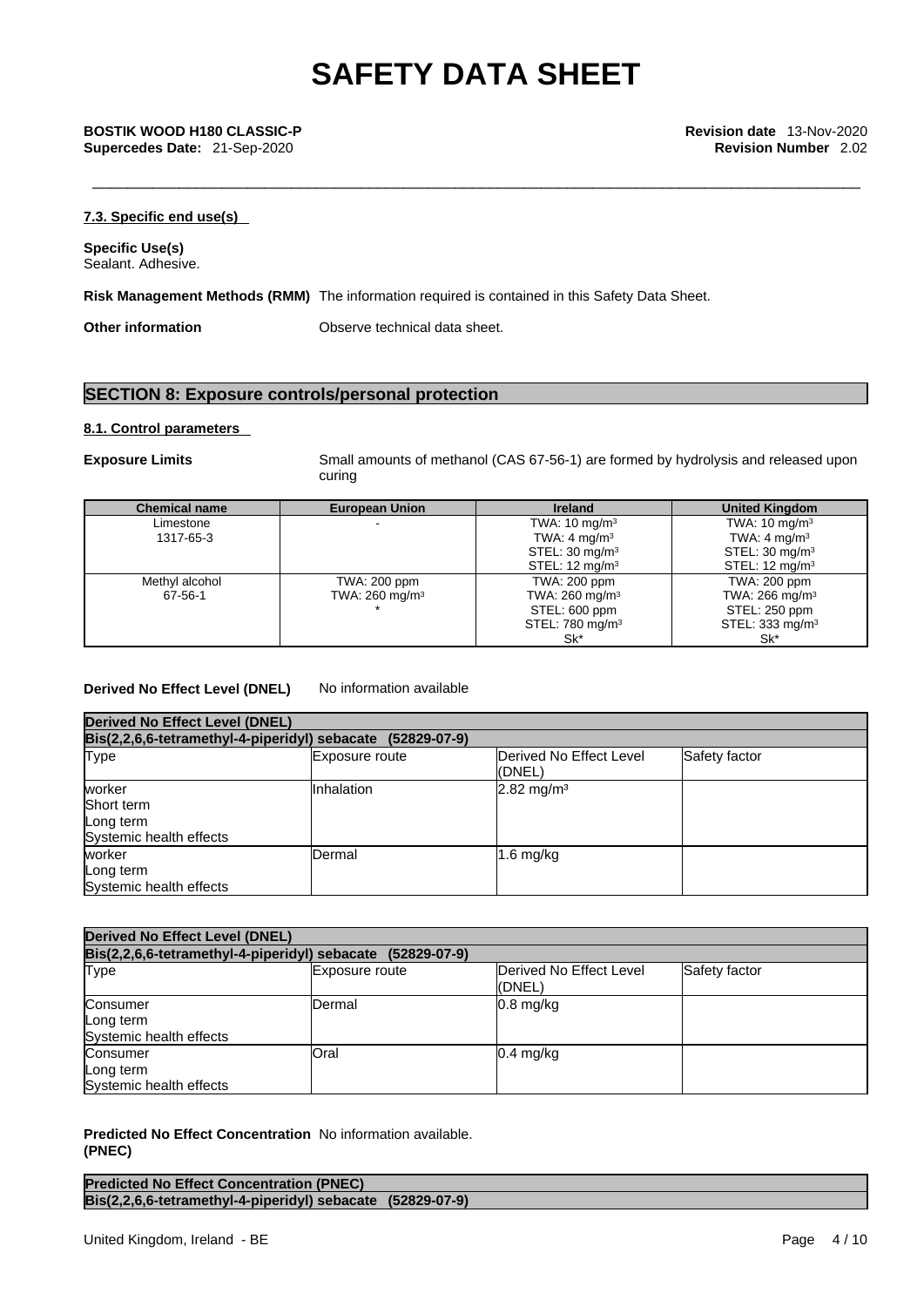| Environmental compartment | Predicted No Effect Concentration (PNEC) |
|---------------------------|------------------------------------------|
| Freshwater                | $0.018$ mg/l                             |
| Marine water              | $0.0018$ ma/l                            |
| Freshwater sediment       | 29 mg/kg                                 |
| Marine sediment           | $2.9$ mg/kg                              |
| Soil                      | $5.9 \text{ mg/kg}$                      |

# **8.2. Exposure controls**

| <b>Engineering controls</b>          | Ensure adequate ventilation, especially in confined areas.                                                                                                                                                                                                                                                                                                                                                        |
|--------------------------------------|-------------------------------------------------------------------------------------------------------------------------------------------------------------------------------------------------------------------------------------------------------------------------------------------------------------------------------------------------------------------------------------------------------------------|
| <b>Personal Protective Equipment</b> |                                                                                                                                                                                                                                                                                                                                                                                                                   |
| <b>Eye/face protection</b>           | Wear safety glasses with side shields (or goggles). Eye protection must conform to<br>standard EN 166                                                                                                                                                                                                                                                                                                             |
| <b>Hand protection</b>               | Wear suitable gloves. Recommended Use: Neoprene™. Nitrile rubber. Butyl rubber.<br>Glove thickness > 0.7mm. Ensure that the breakthrough time of the glove material is not<br>exceeded. Refer to glove supplier for information on breakthrough time for specific<br>gloves. The breakthrough time for the mentioned glove material is in general greater<br>than 480 min. Gloves must conform to standard EN 374 |
| Skin and body protection             | Wear suitable protective clothing.                                                                                                                                                                                                                                                                                                                                                                                |
| <b>Respiratory protection</b>        | In case of inadequate ventilation wear respiratory protection. Wear a respirator<br>conforming to EN 140 with Type A/P2 filter or better.                                                                                                                                                                                                                                                                         |
| <b>Recommended filter type:</b>      | Organic gases and vapours filter conforming to EN 14387.                                                                                                                                                                                                                                                                                                                                                          |
|                                      |                                                                                                                                                                                                                                                                                                                                                                                                                   |

**Environmental exposure controls** Do not allow uncontrolled discharge of product into the environment.

# **SECTION 9: Physical and chemical properties**

# **9.1. Information on basic physical and chemical properties**

| <b>Physical state</b><br>Appearance<br>Colour<br>Odour<br><b>Odour threshold</b> | Liquid<br>Paste<br>Grey<br><b>Slight Characteristic</b><br>No information available |                               |
|----------------------------------------------------------------------------------|-------------------------------------------------------------------------------------|-------------------------------|
| <b>Property</b>                                                                  | <b>Values</b>                                                                       | Remarks • Method              |
| рH                                                                               | Not applicable.                                                                     |                               |
| Melting point / freezing point                                                   | Not applicable.                                                                     |                               |
| Boiling point / boiling range                                                    | Not applicable.                                                                     |                               |
| <b>Flash point</b>                                                               | Not applicable                                                                      |                               |
| <b>Evaporation rate</b>                                                          | No data available                                                                   |                               |
| <b>Flammability (solid, gas)</b>                                                 | Not applicable for liquids.                                                         |                               |
| <b>Flammability Limit in Air</b>                                                 |                                                                                     |                               |
| Upper flammability or explosive No data available<br><b>limits</b>               |                                                                                     |                               |
| Lower flammability or explosive No data available<br>limits                      |                                                                                     |                               |
| Vapour pressure                                                                  | < 1100                                                                              | hPa @ 50 °C                   |
| <b>Relative vapour density</b>                                                   | No data available                                                                   |                               |
| <b>Relative density</b>                                                          | $1.4 - 1.6$                                                                         |                               |
| <b>Water solubility</b>                                                          | Slightly soluble                                                                    |                               |
| Solubility(ies)                                                                  | No data available                                                                   |                               |
| <b>Partition coefficient</b>                                                     | No data available                                                                   |                               |
| <b>Autoignition temperature</b>                                                  | No data available                                                                   |                               |
| <b>Decomposition temperature</b>                                                 | No data available                                                                   |                               |
| <b>Kinematic viscosity</b>                                                       | No data available                                                                   |                               |
| <b>Dynamic viscosity</b>                                                         | 7000 - 13000 Pa.s                                                                   | Spindle 4 $@$ 1 rpm $@$ 23 °C |
| <b>Explosive properties</b>                                                      | No data available                                                                   |                               |
| <b>Oxidising properties</b>                                                      | No data available                                                                   |                               |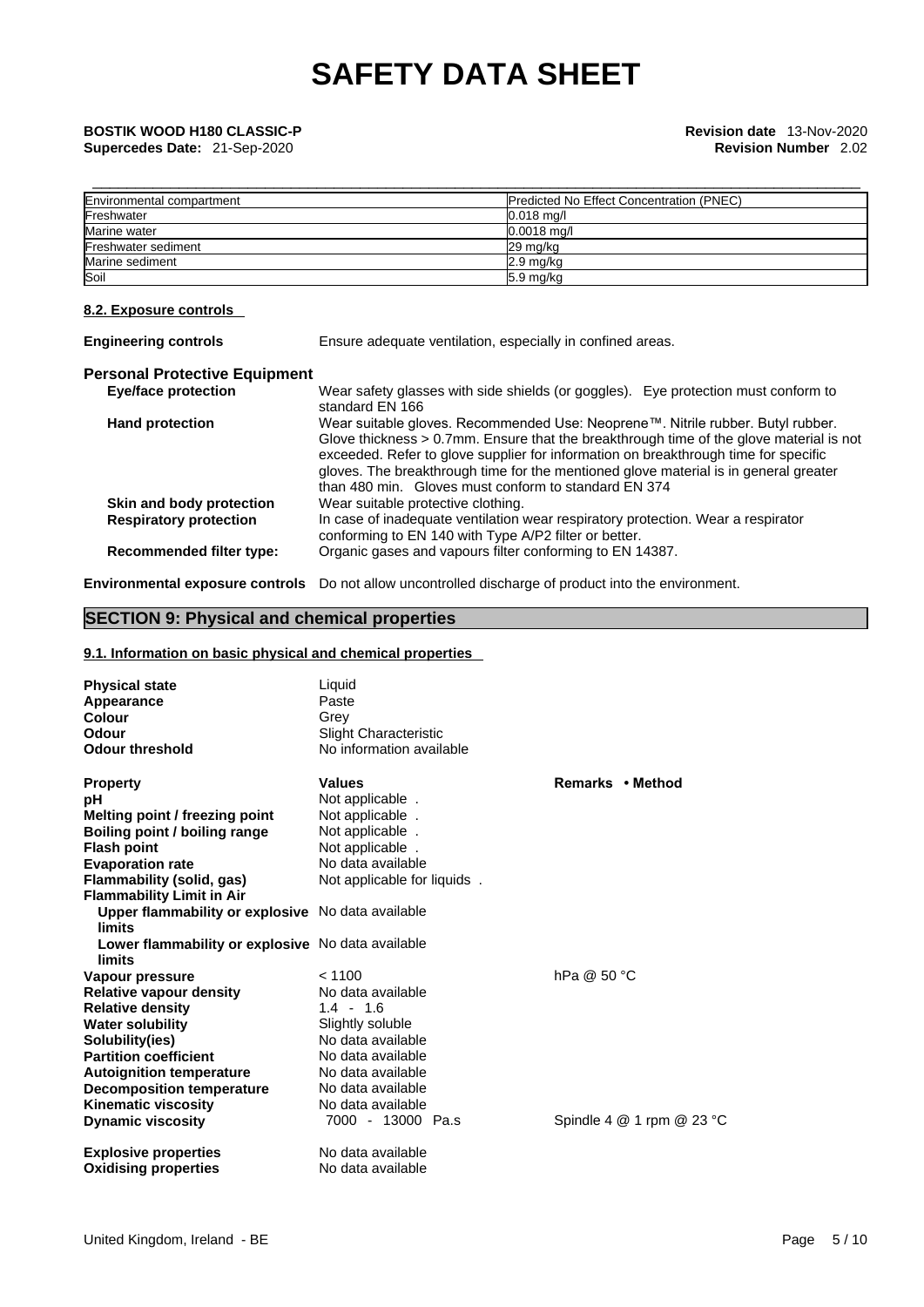\_\_\_\_\_\_\_\_\_\_\_\_\_\_\_\_\_\_\_\_\_\_\_\_\_\_\_\_\_\_\_\_\_\_\_\_\_\_\_\_\_\_\_\_\_\_\_\_\_\_\_\_\_\_\_\_\_\_\_\_\_\_\_\_\_\_\_\_\_\_\_\_\_\_\_\_\_\_\_\_\_\_\_\_\_\_\_\_\_ **BOSTIK WOOD H180 CLASSIC-P Revision date** 13-Nov-2020 **Supercedes Date:** 21-Sep-2020 **Revision Number** 2.02

| 9.2. Other information<br>Solid content (%)<br><b>VOC Content (%)</b> | No information available<br>No information available                           |
|-----------------------------------------------------------------------|--------------------------------------------------------------------------------|
| <b>Density</b>                                                        | g/cm <sup>3</sup><br>ca. 1.5                                                   |
| <b>SECTION 10: Stability and reactivity</b>                           |                                                                                |
| 10.1. Reactivity                                                      |                                                                                |
| <b>Reactivity</b>                                                     | Product cures with moisture.                                                   |
| 10.2. Chemical stability                                              |                                                                                |
| <b>Stability</b>                                                      | Stable under normal conditions.                                                |
| <b>Explosion data</b><br>Sensitivity to mechanical<br>impact          | None.                                                                          |
| Sensitivity to static discharge                                       | None.                                                                          |
| 10.3. Possibility of hazardous reactions                              |                                                                                |
| Possibility of hazardous reactions None under normal processing.      |                                                                                |
| 10.4. Conditions to avoid                                             |                                                                                |
| <b>Conditions to avoid</b>                                            | Protect from moisture.                                                         |
| 10.5. Incompatible materials                                          |                                                                                |
| Incompatible materials                                                | None known based on information supplied.                                      |
| 10.6. Hazardous decomposition products                                |                                                                                |
| <b>Hazardous decomposition</b><br>products                            | None under normal use conditions. Stable under recommended storage conditions. |
| <b>SECTION 11: Toxicological information</b>                          |                                                                                |
|                                                                       |                                                                                |

# **11.1. Information on toxicological effects**

# **Information on likely routes of exposure**

| <b>Product Information</b>     |                                                                              |
|--------------------------------|------------------------------------------------------------------------------|
| Inhalation                     | Based on available data, the classification criteria are not met.            |
| Eye contact                    | Based on available data, the classification criteria are not met.            |
| <b>Skin contact</b>            | Based on available data, the classification criteria are not met.            |
| Ingestion                      | Based on available data, the classification criteria are not met.            |
|                                | Symptoms related to the physical, chemical and toxicological characteristics |
| <b>Symptoms</b>                | None known.                                                                  |
| Numerical measures of toxicity |                                                                              |

# **Acute toxicity**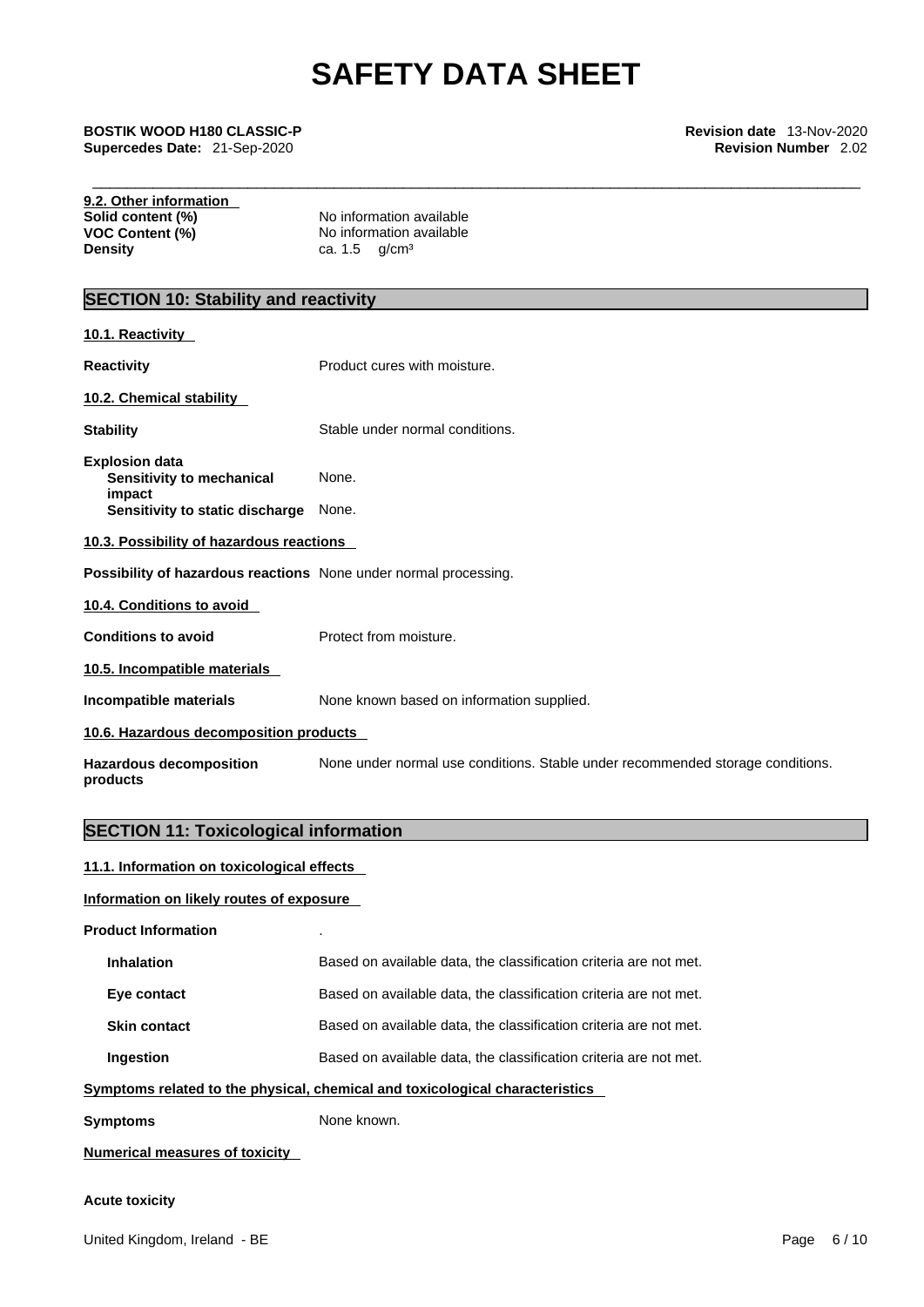# **The following values are calculated based on chapter 3.1 of the GHS document ATEmix (dermal)**12,506.20 mg/kg

# **Component Information**

| Chemical name                                                                                       | Oral LD50                              | Dermal LD50                                                       | Inhalation LC50                        |
|-----------------------------------------------------------------------------------------------------|----------------------------------------|-------------------------------------------------------------------|----------------------------------------|
| Bis(2,2,6,6-tetramethyl-4-piperi<br>dyl) sebacate<br>52829-07-9                                     | LD50 (Rattus) > 2000 mg/kg<br>OECD 423 | LD50 (Rattus) > 3 170 mg/kg<br>OECD 402                           | $=$ 500 mg/m <sup>3</sup> (Rattus) 4 h |
| Delayed and immediate effects as well as chronic effects from short and long-term exposure          |                                        |                                                                   |                                        |
| <b>Skin corrosion/irritation</b>                                                                    |                                        | Based on available data, the classification criteria are not met. |                                        |
| Serious eye damage/eye irritation Based on available data, the classification criteria are not met. |                                        |                                                                   |                                        |
| <b>Respiratory or skin sensitisation</b>                                                            |                                        | Based on available data, the classification criteria are not met. |                                        |
| <b>Germ cell mutagenicity</b>                                                                       |                                        | Based on available data, the classification criteria are not met. |                                        |
| Carcinogenicity                                                                                     |                                        | Based on available data, the classification criteria are not met. |                                        |
| <b>Reproductive toxicity</b>                                                                        |                                        | Based on available data, the classification criteria are not met. |                                        |
| <b>STOT - single exposure</b>                                                                       |                                        | Based on available data, the classification criteria are not met. |                                        |
| <b>STOT - repeated exposure</b>                                                                     |                                        | Based on available data, the classification criteria are not met. |                                        |
| <b>Aspiration hazard</b>                                                                            |                                        | Based on available data, the classification criteria are not met. |                                        |

# **SECTION 12: Ecological information**

# **12.1. Toxicity**

# **Ecotoxicity** .

| Chemical name                              | Algae/aguatic                      | <b>Fish</b>    | Toxicity to    | Crustacea         | M-Factor | M-Factor    |
|--------------------------------------------|------------------------------------|----------------|----------------|-------------------|----------|-------------|
|                                            | plants                             |                | microorganisms |                   |          | (long-term) |
| $\textsf{Bis}(2,2,6,6\text{-tetramethvl-}$ | EC50 72Hr                          | $LC50 (96h) =$ |                | ILC50 48Hr 8.58 I |          |             |
| 4-piperidyl) sebacate                      | $0.705$ mg/l                       | $5.29$ mg/l    |                | mg/l (Daphnia     |          |             |
| 52829-07-9                                 | (Pseudokirchner) (Oryzias latipes) |                |                | magna)            |          |             |
|                                            | ella subcapitata)                  |                |                |                   |          |             |

### **12.2. Persistence and degradability**

**Persistence and degradability** No information available.

| <b>Component Information</b>                               |                      |       |                 |
|------------------------------------------------------------|----------------------|-------|-----------------|
| Bis(2.2.6.6-tetramethyl-4-piperidyl) sebacate (52829-07-9) |                      |       |                 |
| <b>Method</b>                                              | <b>Exposure time</b> | Value | <b>IResults</b> |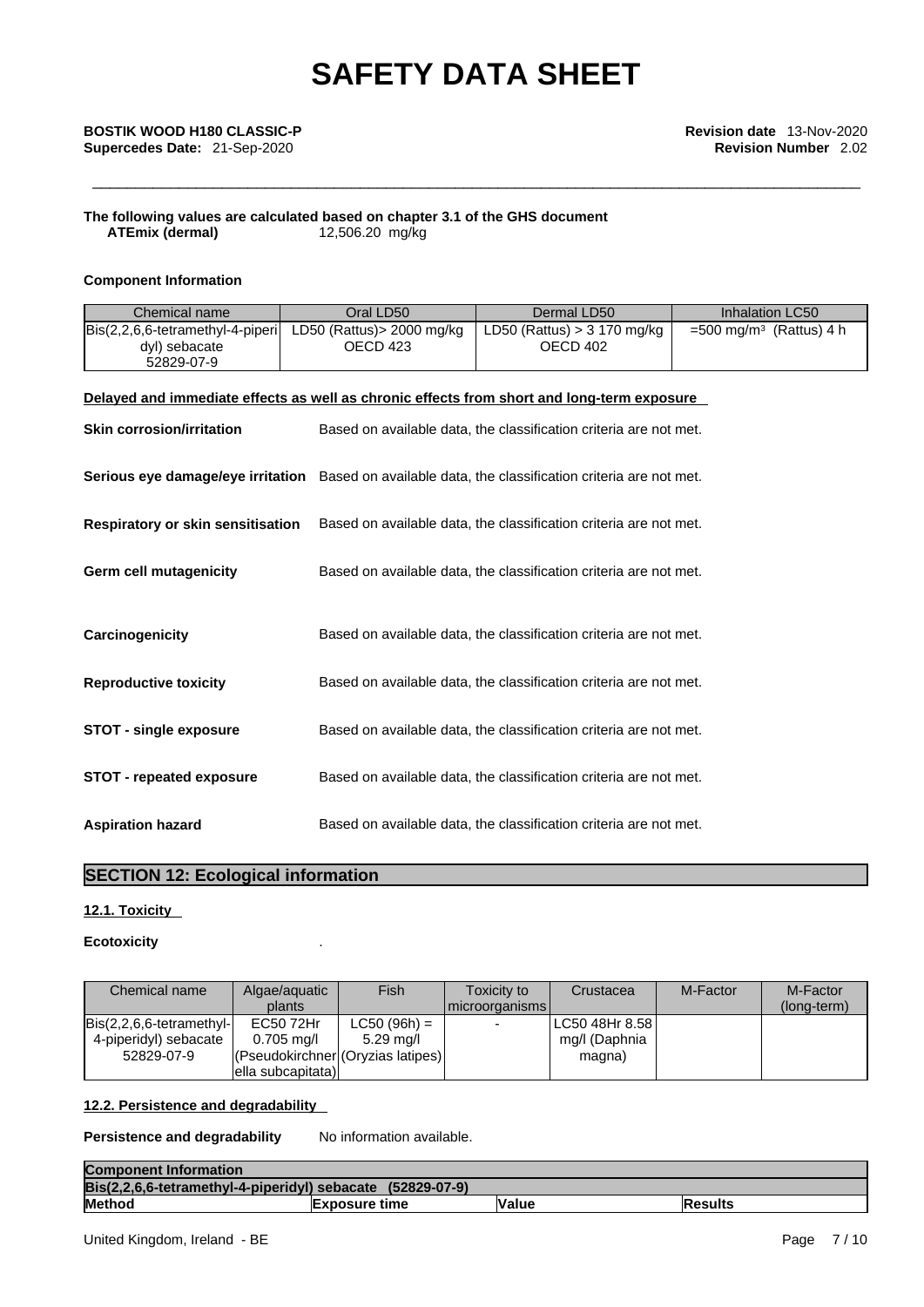| OECD Test No. 303: Simulation                                       | 28 davs | Total organic carbon (TOC) 24 % Moderate |  |
|---------------------------------------------------------------------|---------|------------------------------------------|--|
| Test - Aerobic Sewage Treatment --<br>A: Activated Sludge Units; B: |         |                                          |  |
| <b>Biofilms</b>                                                     |         |                                          |  |

# **12.3. Bioaccumulative potential**

**Bioaccumulation** There is no data for this product.

## **Component Information**

| Chemical name l                      | <b>Partition coefficient</b> | Bioconcentration factor (BCF) |
|--------------------------------------|------------------------------|-------------------------------|
| Bis(2,2,6,6-tetramethyl-4-piperidyl) | 0.35                         |                               |
| sebacate                             |                              |                               |
| 52829-07-9                           |                              |                               |

# **12.4. Mobility in soil**

**Mobility in soil** No information available.

# **12.5. Results of PBT and vPvB assessment**

**PBT and vPvB assessment** The components in this formulation do not meet the criteria for classification as PBT or vPvB.

| Chemical name                                               | PBT and vPvB assessment            |
|-------------------------------------------------------------|------------------------------------|
| Bis(2,2,6,6-tetramethyl-4-piperidyl) sebacate<br>52829-07-9 | The substance is not PBT<br>/ vPvB |
|                                                             |                                    |

# **12.6. Other adverse effects**

**Other adverse effects** No information available.

# **SECTION 13: Disposal considerations**

# **13.1. Waste treatment methods**

| Waste from residues/unused<br>products | Uncured product should be disposed of as hazardous waste. Dispose of<br>contents/container in accordance with local, regional, national, and international<br>regulations as applicable. |
|----------------------------------------|------------------------------------------------------------------------------------------------------------------------------------------------------------------------------------------|
| <b>Contaminated packaging</b>          | Handle contaminated packages in the same way as the product itself.                                                                                                                      |
| <b>European Waste Catalogue</b>        | 08 04 10 waste adhesives and sealants other than those mentioned in 08 04 09                                                                                                             |
| <b>Other information</b>               | Waste codes should be assigned by the user based on the application for which the<br>product was used.                                                                                   |

# **SECTION 14: Transport information**

## **Land transport (ADR/RID)**

| 14.1 UN number or ID number     | Not regulated  |
|---------------------------------|----------------|
| 14.2 Proper Shipping Name       | Not regulated  |
| 14.3 Transport hazard class(es) | Not regulated  |
| 14.4 Packing group              | Not regulated  |
| 14.5 Environmental hazards      | Not applicable |
| <b>14.6 Special Provisions</b>  | None           |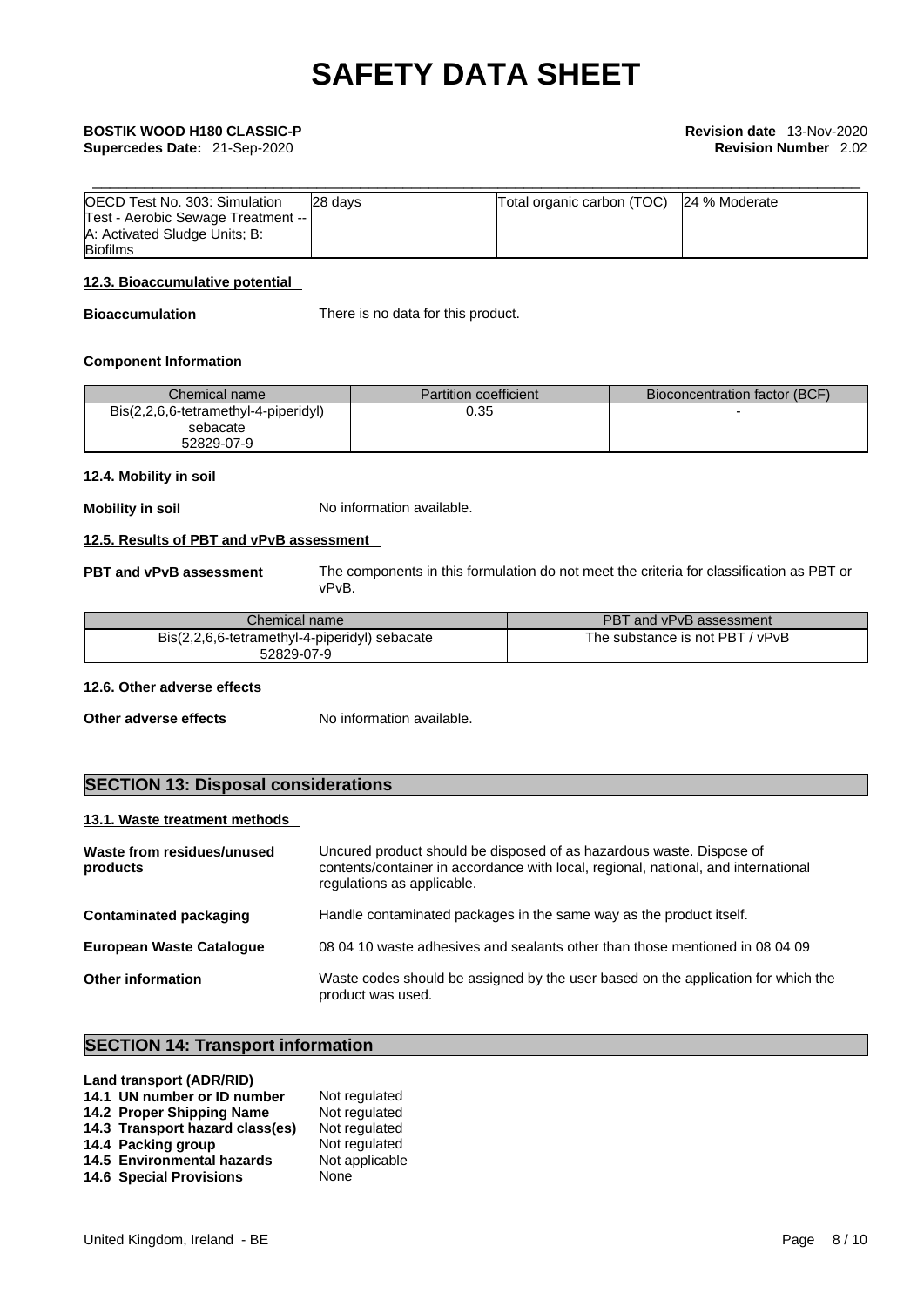\_\_\_\_\_\_\_\_\_\_\_\_\_\_\_\_\_\_\_\_\_\_\_\_\_\_\_\_\_\_\_\_\_\_\_\_\_\_\_\_\_\_\_\_\_\_\_\_\_\_\_\_\_\_\_\_\_\_\_\_\_\_\_\_\_\_\_\_\_\_\_\_\_\_\_\_\_\_\_\_\_\_\_\_\_\_\_\_\_ **BOSTIK WOOD H180 CLASSIC-P Revision date** 13-Nov-2020 **Supercedes Date:** 21-Sep-2020 **Revision Number** 2.02

**Not applicable** 

| <b>IMDG</b>                        |                                                                         |
|------------------------------------|-------------------------------------------------------------------------|
| 14.1 UN number or ID number        | Not regulated                                                           |
| 14.2 Proper Shipping Name          | Not regulated                                                           |
| 14.3 Transport hazard class(es)    | Not regulated                                                           |
| 14.4 Packing group                 | Not regulated                                                           |
| 14.5 Marine pollutant              | ΝP                                                                      |
| <b>14.6 Special Provisions</b>     | None                                                                    |
|                                    | 14.7 Transport in bulk according to Annex II of MARPOL and the IBC Code |
|                                    |                                                                         |
|                                    |                                                                         |
| Air transport (ICAO-TI / IATA-DGR) |                                                                         |
| 14.1 UN number or ID number        | Not regulated                                                           |
| 14.2 Proper Shipping Name          | Not regulated                                                           |
| 14.3 Transport hazard class(es)    | Not regulated                                                           |

# **Section 15: REGULATORY INFORMATION**

**14.4 Packing group 14.4 Packing group** 14.5 Environmental hazards Not applicable

**14.6 Special Provisions** None

### **15.1. Safety, health and environmental regulations/legislation specific for the substance or mixture**

### **European Union**

Check whether measures in accordance with Directive 94/33/EC for the protection of young people at work must be taken.

Take note of Directive 92/85/EC on the protection of pregnant and breastfeeding women at work

# **Registration, Evaluation, Authorization, and Restriction of Chemicals (REACh) Regulation (EC 1907/2006)**

### **SVHC: Substances of Very High Concern for Authorisation:**

This product does not contain candidate substances of very high concern at a concentration >=0.1% (Regulation (EC) No. 1907/2006 (REACH), Article 59)

### **EU-REACH (1907/2006) - Annex XVII - Substances subject to Restriction**

This product contains one or more substance(s) subject to restriction (Regulation (EC) No. 1907/2006 (REACH), Annex XVII).

| Chemical name    | CAS No   | <b>Restricted substance per REACH</b><br>XVII<br>Annex |
|------------------|----------|--------------------------------------------------------|
| Dioctyltin oxide | 870-08-6 | or<br>ZU.                                              |

## **Substance subject to authorisation per REACH Annex XIV**

This product does not contain substances subject to authorisation (Regulation (EC) No. 1907/2006 (REACH), Annex XIV)

**Ozone-depleting substances (ODS) regulation (EC) 1005/2009** Not applicable

**Persistent Organic Pollutants**

Not applicable

### **15.2. Chemical safety assessment**

Chemical Safety Assessments have been carried out by the Reach registrants for substances registered at >10 tpa. No Chemical Safety Assessment has been carried out for this mixture